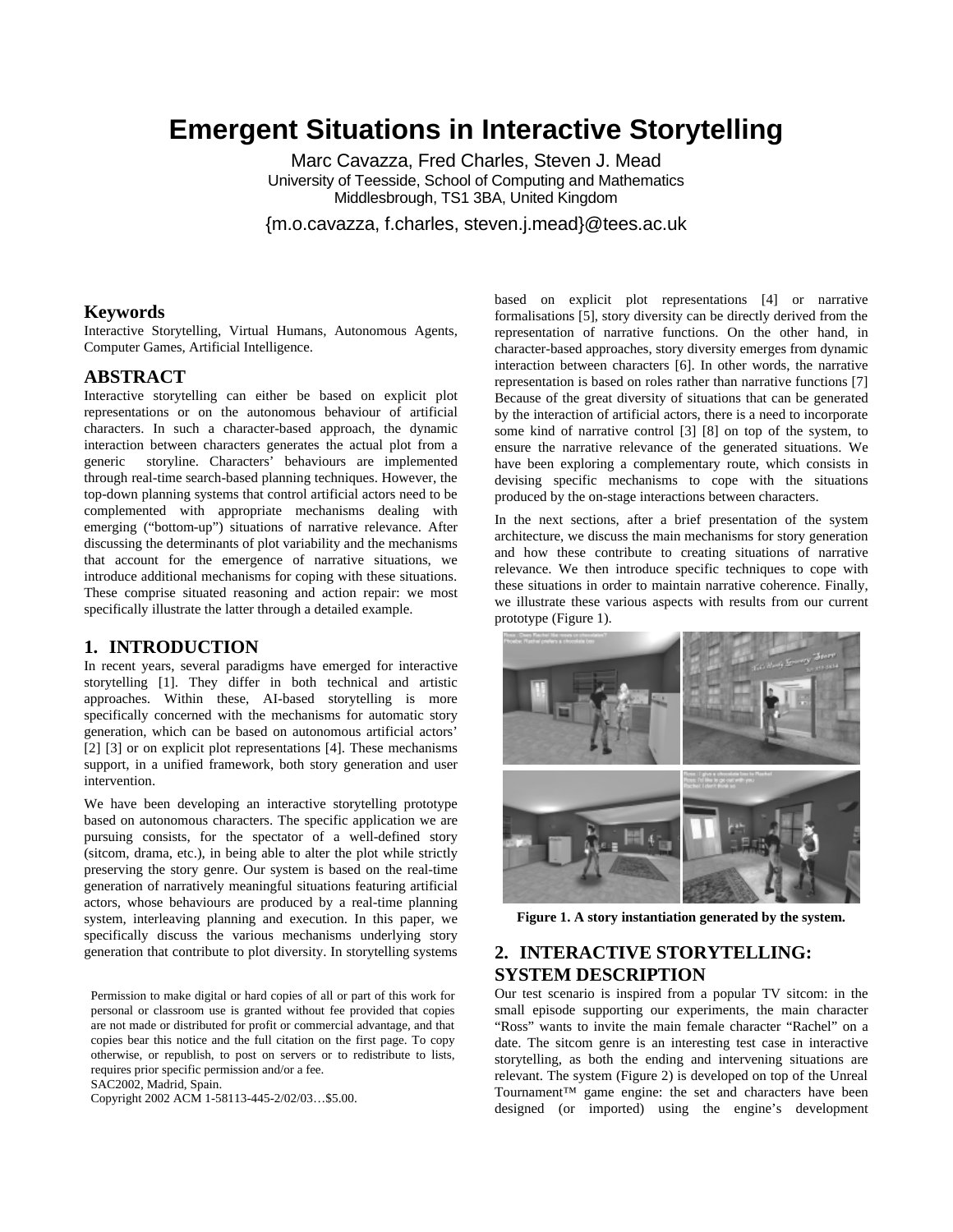environment. All the AI modules supporting interactive storytelling have been developed in C++ (character's behaviour) or UnrealScript™, the Unreal Tournament™ scripting language (interaction components).



**Figure 2. System architecture.**

The system implements characters' behaviours using AI planning techniques. In this context, Plans can be seen as a generic formalism for an actor's behaviour and as a resource for story generation. They represent the storyline acted from a given character's perspective, i.e. the character's role. The basic hypothesis is that the overall story will emerge from the relations that exist between the various actors' plans, these relations being determined from the story genre<sup>1</sup>. For instance, if Ross' plan is to seduce Rachel and Rachel's plan just consists in carrying on her daily activities unaware of Ross, this is likely to result in a series of comic misunderstandings. We have hence defined separate plans for Ross and Rachel, which are in agreement with properties of the sitcom genre. Ross plan is to invite Rachel out for dinner. This plan is decomposed into a first set of high-level sub-goals: acquiring information about Rachel, attracting her attention, finding a way to talk to her privately, etc. On the other hand, Rachel's plan is not specifically oriented towards Ross. Her plan will lead her to carry various activities, socially or privately, as a function of her mood and sociability.

We describe a character's plan using a Hierarchical Task Network (Figure 3), which is formalised as and AND/OR graph. As we are representing narrative content a priori, our representations are actually *explicit* graphs (and this has implications for their automatic processing). From a formal perspective, the search process that is carried out by an AI planner takes an AND/OR graph and generates from it an equivalent state-space graph [9]. The process by which a state-space graph is normally produced from a Hierarchical Task Network (HTN) is called *serialisation*  [10]. However, when the various sub-goals are independent from one another, the planner can build a solution straightforwardly by directly searching the AND/OR graph without the need for serialising it [10]. Further, there has been recently a renewed interest in search-based planning techniques, as these have demonstrated significant performance on various planning tasks [10] [11] [12] [13].

We thus use a real-time variant of the AO\* algorithm [9] [14] [15] to search the AND/OR graph. The AO\* algorithm is a heuristic

 $\overline{a}$ 

search algorithm operating on AND/OR graphs: it can find an optimal solution sub-graph, which in our case corresponds to a given character's role in an instantiated story. The actual choice of sub-goal will depend on the heuristic value of each of these subgoals, which contains narrative knowledge, such as the actor's personality or "mood" (the latter value can be revised in a dynamic fashion).

In interactive storytelling, several actors, or the user himself, might interfere with one agent's plans, causing its planned actions to fail. Hence, the story can only carry forward if the agent has replanning capabilities. In any case, failed actions cannot be undone, as they have been played on stage. Action failure is indeed part of the story itself. This is why the dramatisation of actions must take their possible failure into account and store corresponding animations.

Considering the need for anytime interaction, we have developed a "real-time" variant of AO\* that does not compute a complete solution sub-graph but interleaves planning and execution and only computes the partial solution tree required to carry out the next action. It explores the tree in a depth-first, left-to-right fashion [13] using essentially the heuristic part of evaluation functions. Story generation emerges from the interaction ("crossproduct") of the actors' plans. While the story genre prescribes the overall relations between the main characters' plans, there is no active synchronisation or prescribed dynamic interaction between these plans: their interaction only takes place through the events taking place in the virtual world.



**Figure 3. A character's plan.**

The interleaving of planning and execution also supports the global "interaction cycle" required for interactive storytelling. This cycle comprises: i) the dramatization of character's actions, which convey their narrative meaning to the user (for instance, the fact that Ross reaches towards Rachel's diary signals to the spectator the narrative importance of the object), ii) the potential intervention of the user in the story, either by acting upon onstage objects, or by influencing virtual actors using speech recognition and iii) the staging of situations featuring interaction between actors. To understand the examples of this paper, a brief outline of Ross' plan is necessary. In order to take Rachel out, Ross must first acquire information on her, such as availability and tastes. He should then find a way to talk to her in private,

<sup>1</sup> We could refer to this interaction as the "cross-product" of the individual characters' plans.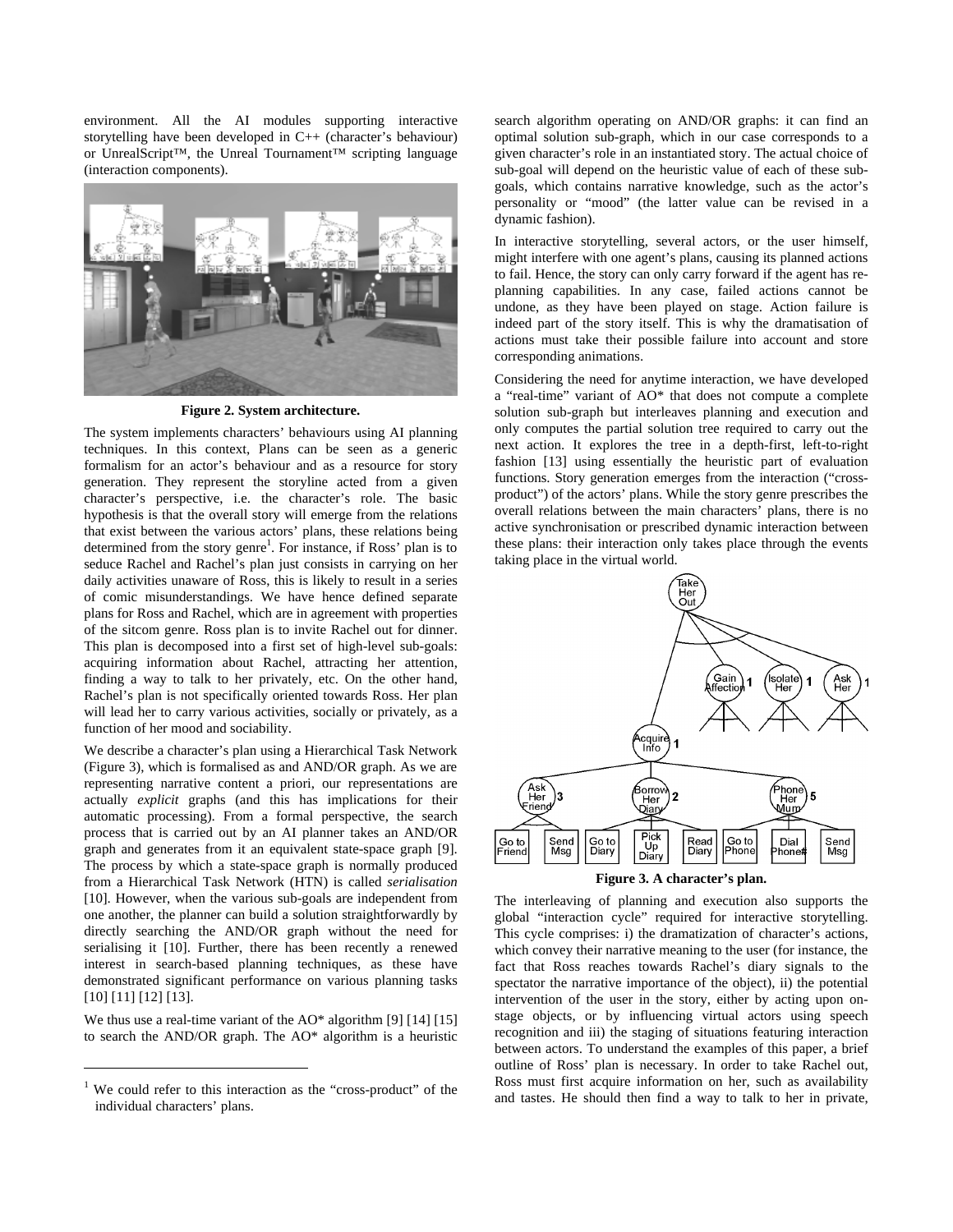which requires that he can reach her and that she be available. In the meantime, he should have gained her friendship or at least not alienated her (e.g. by upsetting her friends, etc.). He can offer her various gifts that will have to match her preferences. We will not detail here the various ways in which these sub-goals can be satisfied nor the executability conditions for the actions that form part of the sub-plans satisfying these goals, but this will become self-explanatory in the examples below.

# **3. DETERMINANTS OF NON-PREDICTABILITY IN STORY GENERATION**

With the inherent tension between interactivity and storytelling [2] [8] [16], a balance has to be found between dramatisation (the narrative presentation), which should convey meaningful details to the user, and the generation of novel situations. For instance, it should be visible what kind of objects are relevant from a narrative perspective, such as keys, letters, flowers or a handgun (Footnote  $2)^2$ . All these would be targets for user intervention. However, the precise outcome of user intervention should not be directly accessible to the user, in order to preserve the richness of story generation. In other words, stealing the handgun from the set should lead either to the character abandoning its murder plans or to it finding other means, depending on the circumstances. This, in our view, constitutes yet another principle of interactive storytelling: that interventions can have an impact at the plot development level (substantial alteration of the unfolding and the ending, such as murder *vs.* no murder) or at the situational level (the means by which goals are pursued and their associated dramatisation).

Narrative generation can thus be seen as comprising both a topdown and a bottom-up component, where the top-down part corresponds to the character's role and the bottom-up one consists in the situations created by interaction between characters, these not being determined a priori by their initial roles. In terms of story diversity, the top-down aspects are related to re-planning, i.e., choosing a new course of action when some attempt fails. Even though action failure can bear a dramatic interest, these aspects alone would not suffice to produce a wide range of narrative situations.

Conversely, the bottom-up aspects derive from the spatiotemporal relations between the various actors, which result in narratively meaningful situations. Examples of such situations are Monica standing in the room where the diary is, preventing Ross from stealing it, or Ross talking to Phoebe, which has the potential to make Rachel jealous. Even though the individual actors' behaviours, as supported through their underlying plans, are formally deterministic, there are several factors that contribute to the non-predictability of the plot at a macroscopic level, which is also the users' perspective. These are: i) the initial spatial allocation of the virtual actors, ii) the duration of actors' actions iii) the interaction between actors' plans, iv) the random outcome of some terminal actions and, naturally, v) user intervention.

In the next sections, we describe those factors that are the most relevant for the emergence of narrative situations.

1

# **3.1 INITIAL POSITION, ACTION DURATION AND SPEED OF ACTORS**

At the beginning of the story, the characters are allocated random initial positions on the virtual set (they are "spawned" in Unreal™ terms). Their plans are then triggered from these initial positions: hence, they might direct themselves towards the on-stage resources required at the early stage of their plan. For instance, if Phoebe's first activity is to do some shopping, she would have to traverse the whole flat before reaching the exit. This leaves many opportunities for Ross to "intercept" her if necessary. On the other hand, if her initial position happens to be very close to the exit, she will leave the set in no time (Figure 4) and, if Ross needed to talk to her, (e.g., to get information about Phoebe) he would have to find another alternative (i.e., through replanning).

There is an obvious inter-dependence between initial spatial location and characters' intrinsic speed in carrying elementary actions and displacements. For instance, depending on their initial locations and respective speeds, Ross might or not be able to catch up with Phoebe before she leaves the flat for some shopping. This will in turn affect his obtaining information about Rachel, from which a different course of action will follow. At this stage, speed and duration of various actions is not a parameter the system can take into account, but that might become relevant in future developments.



**Figure 4. Influence of spatial location.**

## **3.2 USER INTERVENTION**

User intervention is by nature non-deterministic and is thus a powerful factor of variability in story generation. It takes place as part of the overall interaction cycle: the user sees the action unfolding and, from the understanding he has gained from it, decides whether to interfere, and by which means. At this stage, the two modes of intervention are interaction through on-stage narrative objects and transmission of information to characters using speech recognition [18]. Intervention on objects will mostly result in action failure, namely failure of those narrative actions for which the object was a resource. A classical example consists in stealing Rachel's diary before Ross can get hold of it [7] (Figure 5). This will force Ross to re-plan a solution to the problem of acquiring information about Rachel. In the course of this new plan, many different situations can emerge that can trigger a "chain reaction" of causal events dramatically altering the course of action. While user intervention is possible at anytime, it is obviously constrained by the unfolding of the story itself. No retrospective intervention is allowed and the user can

<sup>2</sup> In narrative studies, these are sometimes called "dispatchers", after Barthes' analysis of Tomachevski's narrative theory [17].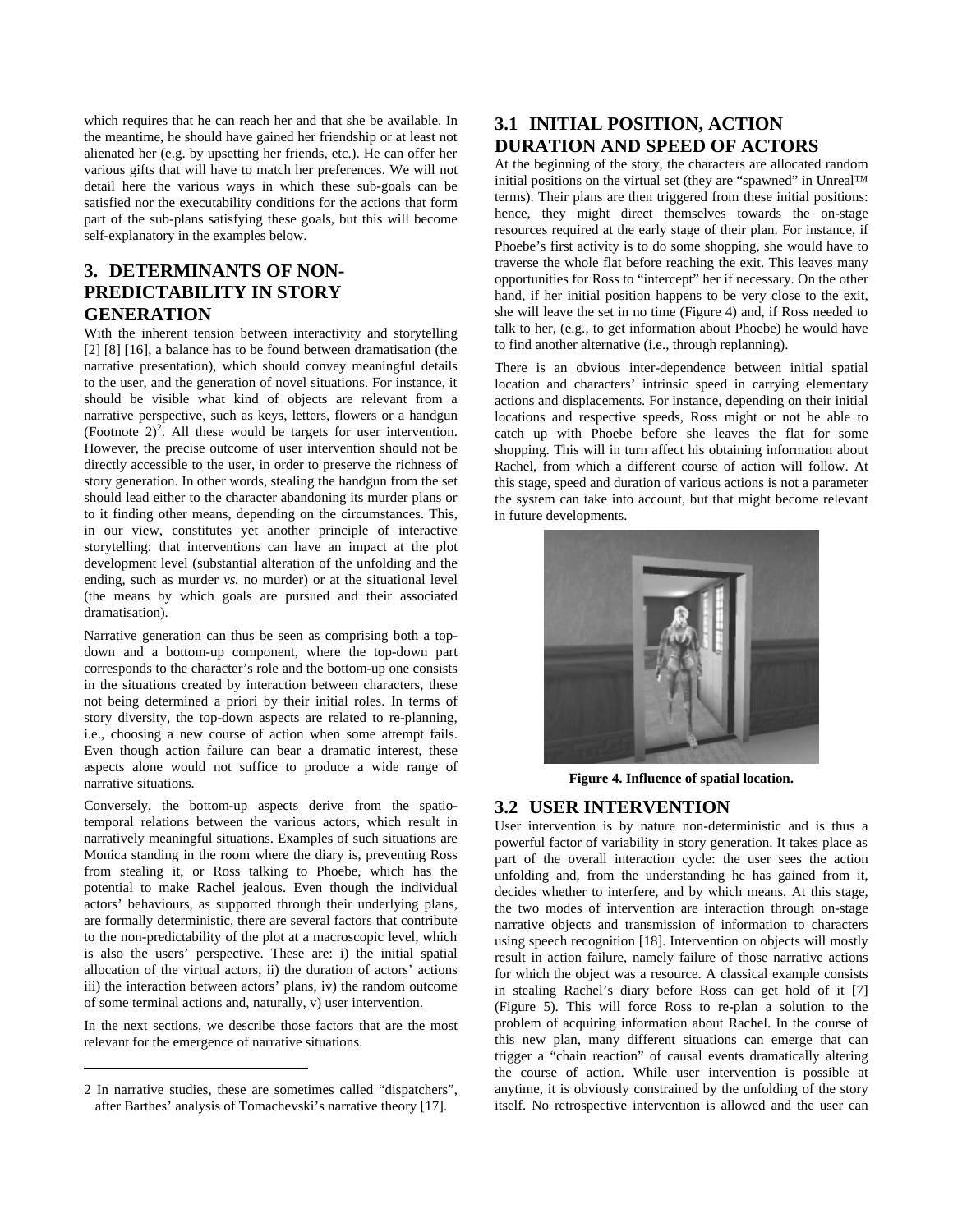only interfere with the executability conditions of actions yet to take place. This has implications on how the user should follow the action when it is distributed through the virtual stage. Default cameras are centred on the main characters, such as Ross, but the user is also allowed to change viewpoints or to freely move in the environment.



**Figure 5. Dramatisation of action failure due to user intervention.**

# **3.3 INTERACTION BETWEEN CHARACTERS**

Because characters' behaviours are determined by plans, the basis for characters' interaction is their competing for action resources, as part of the execution of their plans [6]. For instance, Ross might want to learn more about Rachel by reading her diary, but she might be using it herself, preventing Ross to do so (Figure 6). He could try to talk to Phoebe, but she'd be busy talking to Monica. In that sense, characters themselves can be seen as resources for other characters' actions: This competition for resources has the potential to trigger a causal "chain reaction" (though causality is not explicitly represented in a character-based approach). One classical example consists in competition for resources used in entertainment activities, such as TV sets or coffee machines, which have specific locations on stage and hence play an important role in the localisation of actors on stage. If a character is prevented from having access to some leisure equipment (because it is used by another actor, or has been moved by the user), it will have to re-plan another activity. In doing so, it will often move across the stage, which increases the probability of dynamic encounters with other characters, resulting in a whole range of situations. The latter point is supported by the fact that characters are aware of each other at various stages of the narrative action.



**Figure 6. Competition for resources.**

The existence of multiple actors naturally increases the probability of competition for resources and the generation of situations. In our current prototype, we have incorporated four autonomous actors, each with their own plan-based behaviour. Apart from competition for action resources, the interaction between characters' plans results in "random" on-stage encounters between agents that have the potential to create situations of narrative relevance. These constitute the "bottom-up" aspect of interactive storytelling: as it is not taken into account by plan-based behaviours, there is a need for specific mechanisms. These are situated reasoning and action repair.

## **4. SITUATED REASONING**

The origins of situated reasoning in plan-based actors' behaviours [19] lie in the discrepancy between an agent's expectations and action preconditions.

One defining aspect of situated reasoning is that it is oriented towards obtaining a specific resulting state in a given situation [19]. We extend this definition by including that *avoiding an undesirable result should also be part of situated reasoning*. One such example in interactive storytelling consists in reacting to situations that emerge from the spatial interactions of artificial actors. As we have seen, the characters are allocated random positions on the set at the beginning of the story. As a consequence, while following their independent plans, this might result in situations that are not (and cannot be) explicitly represented as part of the plans, but cannot be ignored by the system.

One classical example consists in Ross meeting Rachel by accident while he is still at the early phase of his plan. (Figure 7). While he can choose to talk to her or to hide from her, one thing he definitely cannot do from a narrative perspective is to just walk past her without any interaction. One of the options offered by situated reasoning could be to hide from her, which can be implemented by interrupting Ross' current action. This also makes possible to naturally resume his initial plan: if Ross' current action was to meet Phoebe, he can return to her once Rachel has passed, not noticing him. In this specific case, hiding from Rachel does not impair sub-plan continuation. This might not be always the case, though. Let us consider a similar case, where Ross wants to talk to Phoebe but should not let Rachel see him talk to her, because he's afraid she could be jealous (a feature actually implemented in the system). He might wait, but unlike the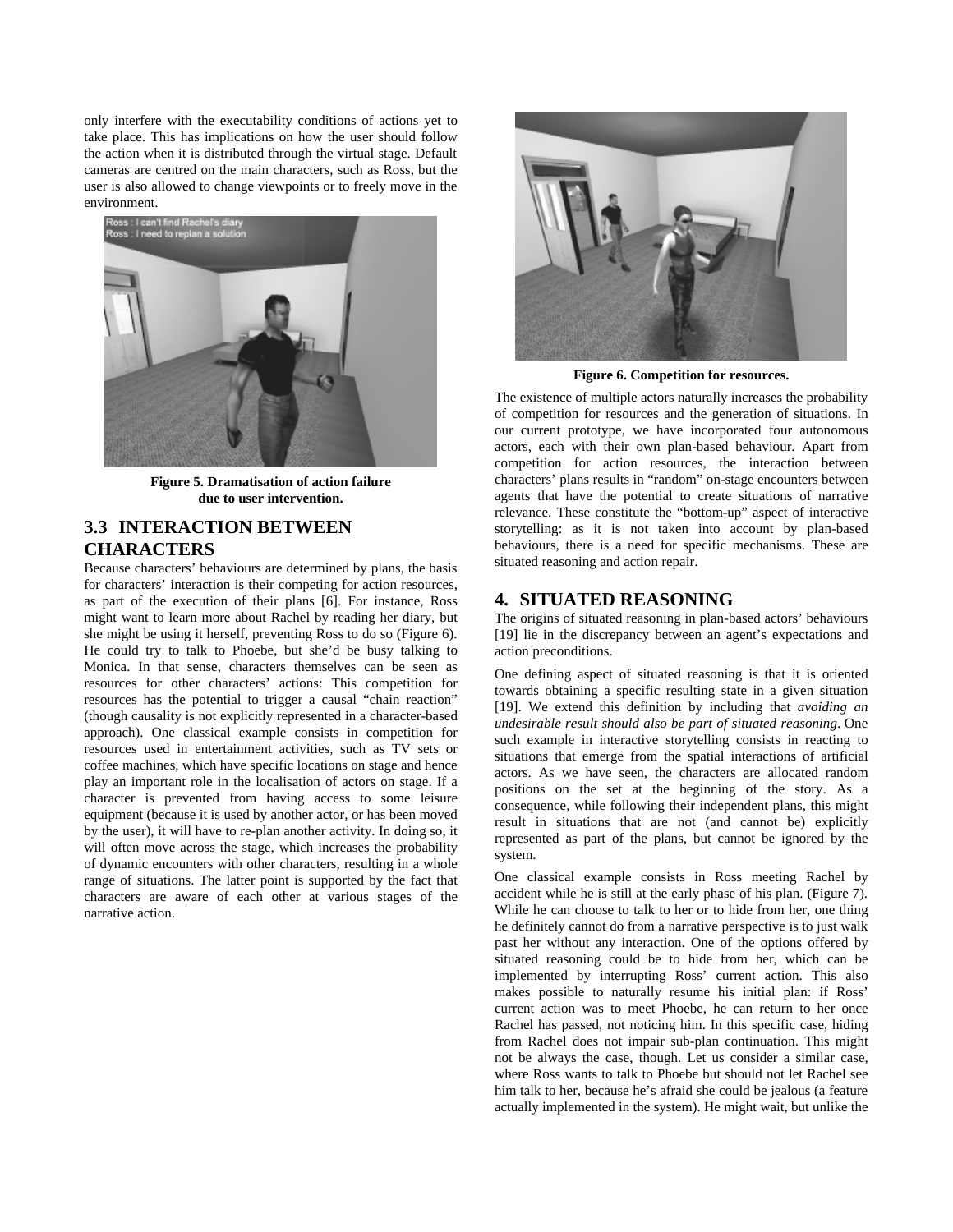diary, Phoebe can in the meantime move to another location, or engage in other activities that would cause the initial intended action to fail. The interruption caused by situated reasoning can thus have an irreversible impact on the initial plan whenever there are time/duration or location constraints. However, even in this case, the use of situated reasoning has preserved the relevance and coherence of the plot, as situated reasoning (e.g., hiding from Rachel) is properly dramatised and constitutes a part of the story itself.



**Figure 7. The emergence of situations.**

One of the main causes for action failure is the non-satisfaction of executability conditions [19]. It is interesting to consider the case where the executability conditions are affected by the other agents' behaviours. One example consists in Ross needing to access Rachel's diary at the early stage of the story. This action can fail in several cases (corresponding to different contexts): the user has hidden the diary, Rachel herself is writing in the diary, or Monica is in the same room and hence Ross cannot steal it. The first case imposes re-planning, for action repair cannot be applied to the non-deterministic behaviour of the user (i.e., the user is unlikely to put the diary back). The second situation can be a target for action repair, as Ross could simply wait until Rachel has finished her task. More interestingly, the latter case offers the widest range of options. Ross can choose another source of information about Rachel, can wait for Monica to leave the room and resume his initial plan, or can try to influence Monica, so that he can still carry on his original action.

# **4.1 DIFFERENCE BETWEEN ACTION REPAIR AND SITUATED REASONING**

There is sometimes a fine line between action repair and situated reasoning. Strictly speaking, action repair should be dedicated to recovering from action failure. However, in our storytelling context, action failure is most often due to the non-satisfaction of executability conditions due to external factors. For instance, Ross cannot read Rachel's diary because it is missing, because Rachel is using it, or because Monica is in the same room and he could not read it unnoticed. In other words, action repair is dedicated to restoring executability conditions and/or reaching the same final state as the original action, while situated reasoning essentially consists in interrupting the current plan and dealing with a specific situation arising. It hence does so more from the dramatisation perspective than from the planning perspective.

However, one of the fundamental questions is when to choose action repair over replanning. We can consider a specific

example. Ross wants to read Rachel's diary, but Pheobe is in the room. He thus cannot steal the diary (other variants are possible where Phoebe is sympathetic to this, but let us not consider these for the time being). He's got essentially two options: one is to look for another source of information about Rachel (replanning), the other one is to repair the action by waiting for Phoebe to leave. Repair should be based on generic and principled knowledge about actions, such as the fact that presence has a limited duration in time (unlike absence). This problem also arises because re-planning in our storytelling context is essentially a short-range change of action focus, rather than a radically new strategy. Action repair can be used to restore executability conditions under certain circumstances, especially in the case of competition for action resources, which is typical of interaction between actors. We can consider the following example: because Rachel's diary has been stolen by the user, Ross needs to talk to Phoebe to acquire information about Rachel. However, Phoebe is engaged in a conversation with Monica in the shop. As he enters the shop, he notices that she is busy talking. He can restore her availability by either interrupting the conversation (which might upset Phoebe with unpredictable effects) or by waiting until she becomes available again. In the latter case, the waiting action is active and has to be dramatised. In other words, he will need to find some activity to perform until Phoebe becomes available. In the example of (Figure 8), he gets a drink from the vending machine and waits by it until Phoebe and Monica have finished talking. The dramatisation of events can also convey information about Ross' personality profile.



**Figure 8. Action repair.**

Action repair is implemented through a separate mechanism, which however shares the same formalism and techniques as standard behaviours. HTN graphs are used to describe the set of sub-plans, which will be used for repair by the character. The outcome of the sub-plan, developed as a consequence to the action repair, does not need to be explicitly transferred back to the characters' main plan. In action repair, unlike situation reasoning, there is no need to return post-conditions to the original plan when it resumes. The reason is that in most cases studied so far, repair was targeting executability conditions, which depended on narrative objects. Communication between the action repair modules and the generic plans takes place through the side effects of action resources, whether these be narrative objects or characters.